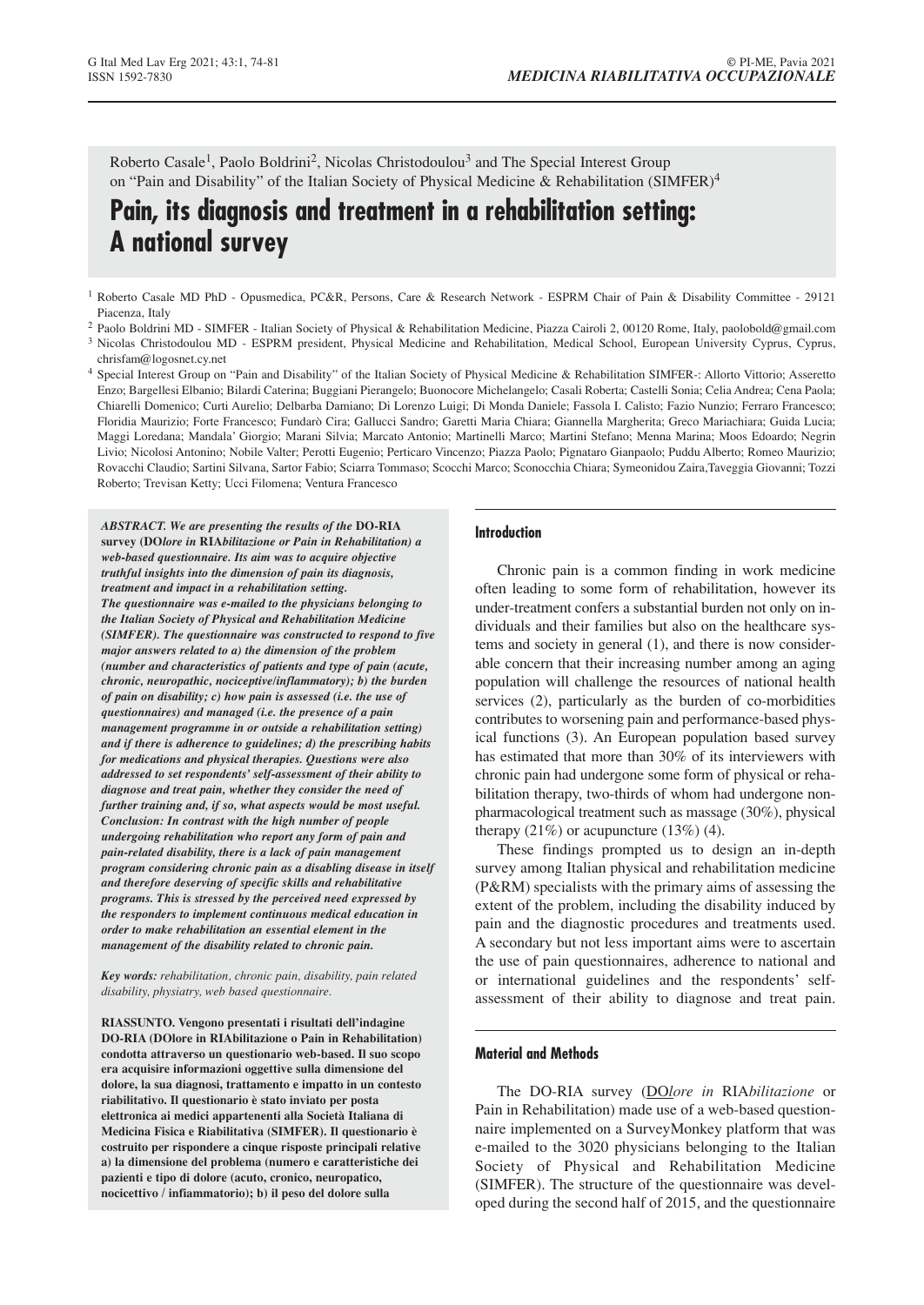**disabilità; c) come viene valutato dal fisiatra il dolore (ad esempio l'uso di questionari) e gestito (ad esempio la presenza di un programma di gestione del dolore all'interno o all'esterno delcontesto riabilitativo) e se vi è aderenza alle linee guida da parte del fisiatra; d) le abitudini di prescrizione di farmaci e terapie fisiche. Una parte del questionario è stata dedicata alla autovalutazione da parte degli intervistati circa la loro capacità di diagnosticare e trattare il dolore,e se considerano necessaria una ulteriore formazione sul dolore e, in tal caso, quali aspetti sarebbero più utili. Conclusione: in contrasto con l'elevato numero di persone in fase di riabilitazione che riferiscono una qualsiasi forma di dolore e per i quali la disabilità correla con il dolore, manca un programma di gestione del dolore che consideri il dolore cronico come una malattia disabilitante in sé e quindi meritevole di competenze specifiche e programmi riabilitativi. Ciò è sottolineato dalla necessità percepita espressa dai fisiatri che hanno risposto al questionario di una formazione medica continua sul dolore al fine di rendere la riabilitazione un elemento essenziale nella gestione della disabilità correlata al dolore cronico.**

**Parole chiave:** riabilitazione, dolore cronico, disabilità, fisiatra.

was launched through the SIMFER web page in 2016. The data were downloaded from the SurveyMonkey platform in 2017 and processed by an independent third party (IBIS Informatica S.r.l., Milan, Italy). The general characteristics of the respondents were collected and reported in tab.1. Other information such as the area of Italy in which they work, the year of graduation and specialisation, and any other specialisations were also collected but not herein reported.

The questionnaire was constructed to respond to five major answers related to a) Dimension of the problem: the number of patients with pain examined by respondents per week and their characteristics (age, gender, type(s) of disease, and source of referral), and the type of pain (acute, chronic, neuropathic, nociceptive/inflammatory): b) Perception of the burden of pain on disability, and the relationship between the pain and the condition for which the patient was referred; c) How pain is assessed and managed and in particular if there is a pain management programme and who manages it (in or outside a rehabilitation setting), and the presence and adherence to guidelines including the Italian Low 38/2010 on pain management (5); d) Which are their prescribing habits of medications and physical therapies. A final set of questions investigated the respondents' self-assessment of their ability to diagnose and treat pain, whether they consider they need further training and, if so, what aspects of the subject would be most useful.

The questionnaire was first sent with an accompanying letter stressing the importance of collecting information about pain in P&RM, and then sent again after two months. During the phase of data acquisition, the physicians were not monitored or pressed for a reply, and the questionnaires were completed on a purely voluntary basis.

#### **Data analysis**

The questionnaires were e-mailed to 3020 P&RM specialists and were returned by 495. A quality check led to the exclusion of ten: seven because they were considered incomplete (>10% of questions were answered) and three because they were duplicates. The final analysis was therefore based on a total of 485 questionnaires, representing 16% of the specialists to whom they were sent. The total number of responses to each question was often not the same as the total number of expected responses, and so the percentages given relate to each specific question.

As the survey was structured using broad-scale Internet research methods, it is possible that the number of respondents was biased by factors such as accessibility to the Internet, firewalls blocking the reception of e-mails, and a lack of familiarity with computer-based technologies.

## **Results**

# *a) The dimension of the problem (number and characteristics of patients and type of pain (acute, chronic; neuropathic, nociceptive/inflammatory)*

The possibility of giving multiple answers to the questions in this section means that the sum of the percentages is  $>100\%$ .

**a.1) Number and characteristics of patients** (Fig. 1). Seventy-two % of the specialists said they saw ten or more patients with chronic or acute pain per week with a prevalence of females with decades over 45 years as the most represented. As expected the most represented basic conditions were neurologic, orthopaedic and rheumatologic ones, however it is worth of note that 31% of the respondents also see oncologic patients, and 5% see patients with pain associated with other (cardiological, lung, gynaeco-urological) problems. According to 94% of the respondents, the pain is related to the pathology for which the patients were referred to rehabilitation and that the prevalence of patients referred by GPs to rehabilitation is more than 80%.



**Figure 1.** *The dimension of the problem: Graphics represent the percentage of respondents visiting more or less than ten patients on pain per week (a) and the percentage of patients with pain divided per gender (b) and age (c). Note that giving the possibility of multiple answers to the questions, in this graphical representation the sum of the percentage may be more than 100%*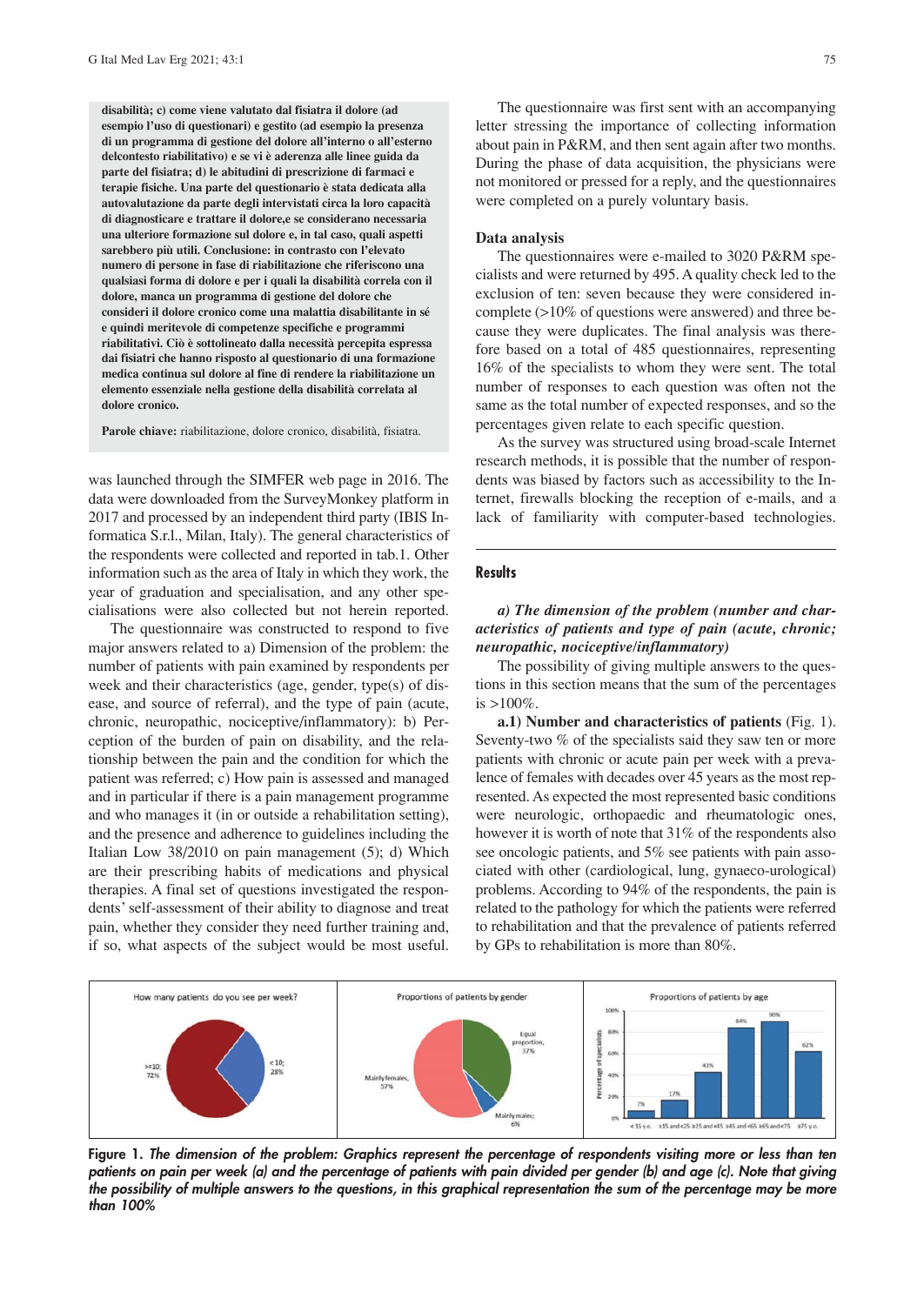**a.2) Type of pain (acute, chronic, neuropathic, nociceptive/inflammatory** (Fig. 2). Fifty-nine % of the respondents said they see more patients with chronic pain, 23% see equal proportions of patients with acute and chronic pain while only 18% see more patients with acute than chronic pain.

In the case of the question "What is the type of chronic pain?", it was decided to give the definitions of neuropathic and nociceptive pain as currently used in the accompanying text: "neuropathic pain generated by a lesion or disease of the sensory nervous system, nociceptive/inflammatory pain generated by an activation of nociceptors (6). The respondents were asked to indicate the frequency of the different types of chronic pain seen in their patients where the frequency of each type of pain was defined on the basis of a cut-off value of  $\langle 50\% \rangle$  and  $\geq 50\%$ .

Twenty % of the specialists said that neuropathic pain accounted for more than 50% of the cases of chronic pain; 44% said that inflammatory/nociceptive pain accounted for than 50% of the cases; and 21% said that mixed pain accounted for more than 50% of the cases.

*b) The perceived burden of pain on disability* (Fig. 3) At this pivotal question if pain limits the rehabilitation process and to what extent an impressive 91% of the respondents state how pain impacts on rehabilitation and that this limitation is quite severe with only 9% of respondents thinking that pain does not limit the rehabilitation process. Among those who replied positively, 15% said that the limitation was 50-75%, 46% that it was 26-50%, 28% that it was <25%. Only 1.5% of respondents said that the limitation was >75%.



**Figure 2.** *Graphic represents the percentage of responses given by responders at the question if they see more patients with chronic, acute or both types of pain and the percentage of responses given by responders at the question if the majority of their patients have a neuropathic or nociceptive/inflammatory pain. In this question the cut off was considered > or < 50%. Not surprisingly more than 50% of the respondents saw more chronic than acute pain patients (with a consistent 27% visiting acute and chronic pain patients in an equal percentage) while only 18% of physiatrists is dealing with more acute pain problems than chronic pain disability*



**Figure 3.** *Graphic representation of the response at the pivotal questions if pain limits the rehabilitation process and to what extent. An impressive 91% states how pain impacts on rehabilitation in the perception of physiatrists (a) and that this limitation is quite severe (b). Please note in both graphics that for only 9% of respondents think that pain does not limit the rehabilitation process*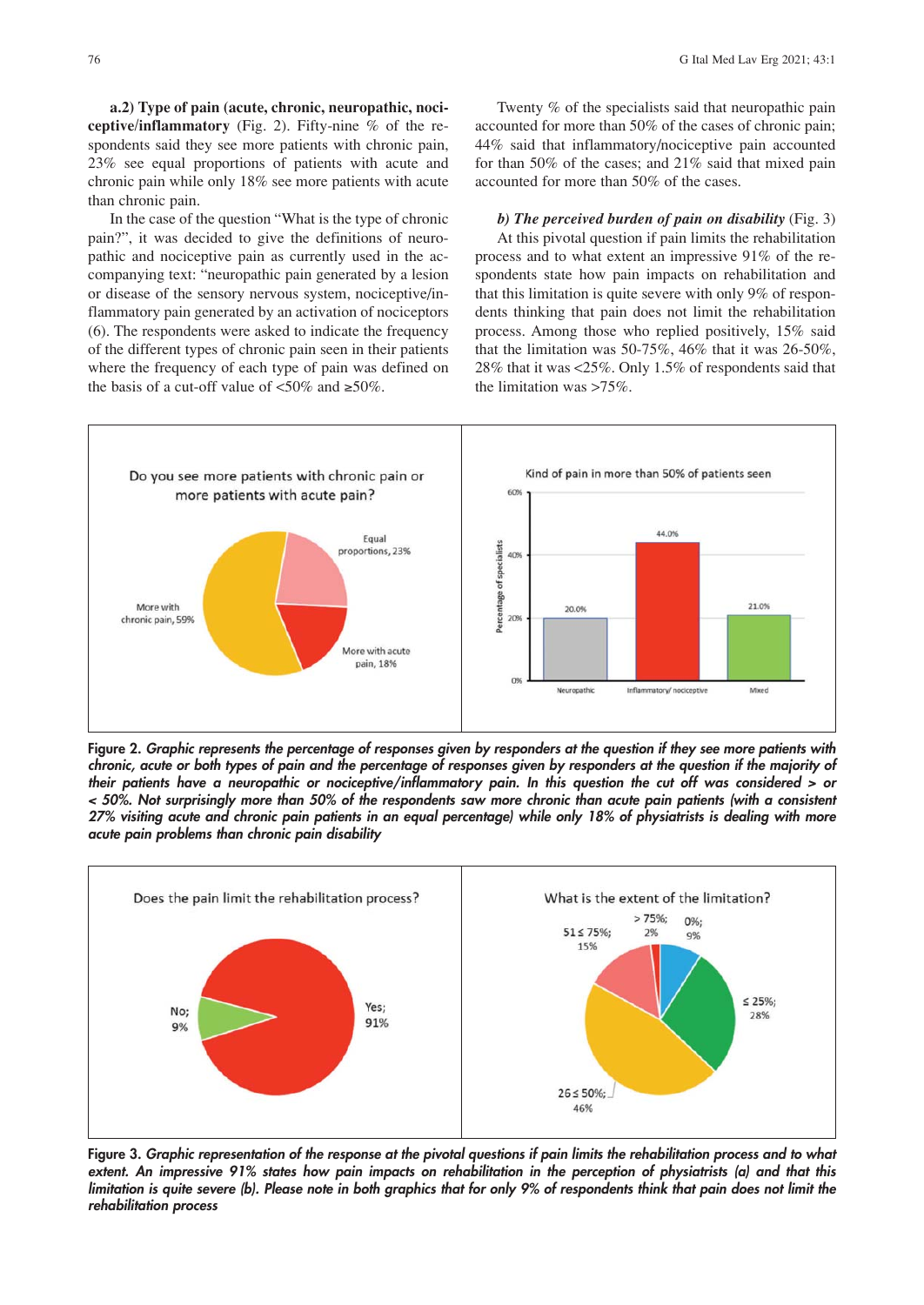### *c) Pain measurement and treatment, adherence to guidelines, and pain management programmes* (Fig.4&5)

**c.1) pain measurement and treatment**: Almost all (99%) of the respondents said they treated pain. However, only seventy-six % of the respondents said that they routinely measure pain; 22% that they measure it "sometimes, only if necessary", and only 2.4% that they never measured pain. Seventy-seven % of the respondents who routinely or occasionally measure pain use numerical scales (VAS or NRS), 10% verbal scales, 10% disease-related questionnaires, and 3% other unspecified methods.

**c.2) adherence to guidelines**: Twenty-five % of the specialists who treated pain said they regularly followed treatment guidelines, whereas 60% followed them only occasionally, and 15% did not use them at all. The vast majority of the responders who said they used guidelines (78%) did not specify which one. Only 6.1% said they used the WHO guidelines (together with other guidelines in six cases), 5.4% said they followed the provisions of Italian Law 38/2010, 4.7% observed hospital protocols or guidelines, 1.4% those of the International Association for the Study of Pain (IASP), 1.1% those of the Italian Society of Anesthesia, Analgesia, Resuscitation and Intensive Care (SIAARTI), and 0.7% those of the European Federation of Neurological Societies (EFNS).

**c.3) pain management programmes**: Half (50%) of the respondents said that their rehabilitation centres has a pain management programme, 36% said that their centres doesn't have such a programme, and 14% said that a programme exists but was not in a rehabilitative setting.

## *d)* **Prescribing habits for medications and physical therapies** *for pain*

**d.1) Prescribing habits for medications** (Fig. 6). Paracetamol and non-steroidal anti-inflammatory drugs (NSAIDs) were the most used drugs followed by weak opioids as single compound or in combination. Paracetamol is used by 89.9% of the respondents: 34% in <25% of patients, 30% in 26-50% of patients, 22% in 51-75% of patients; and 5% in >75% of patients. NSAIDs are used by 89.3% of the respondents:  $41\%$  in <25% of patients, 32% in 26-50% of patients, 12% in 51-75% of patients, and 4.4% in >75% of patients.

Weak opioids and their combinations are used by 79.2% of the respondents:  $46\%$  in <25% of patients, 28% in 26-50% of patients, 5% in 56-75% of patients, and 0.7% in >75 of patients. Strong opioids are less used in rehabilitation by 41% of the respondents: 27% in <25% of patients, 9.7% in 26-50% of patients, and 4.4% in 51-75% of patients. Antiepileptics and antidepressants are almost equally used by 50 to 40% of the respondents. Antiepileptics are used by 51% of the respondents: 37% in <25% of patients, 10% 26-50% of patients, 2.7% in 51-75% of patients, and 1.3% in >75%. Antidepressants are used by



**Figure 4.** *Graphics represent the percentage of respondents who use to measure pain (a) and information on which method is used namely what kind of measurement is used (Visual analogic scales, Numerical rating scale, verbal scale, more complex questionnaires or other type of measure) (b)*



**Figure 5.** *Graphics refer to the reply to the answer if the respondents use to treat pain (a), if in treating pain guide lines are used (b) and if in their setting exits a pain control program and if it is in charge to other specialization (c)*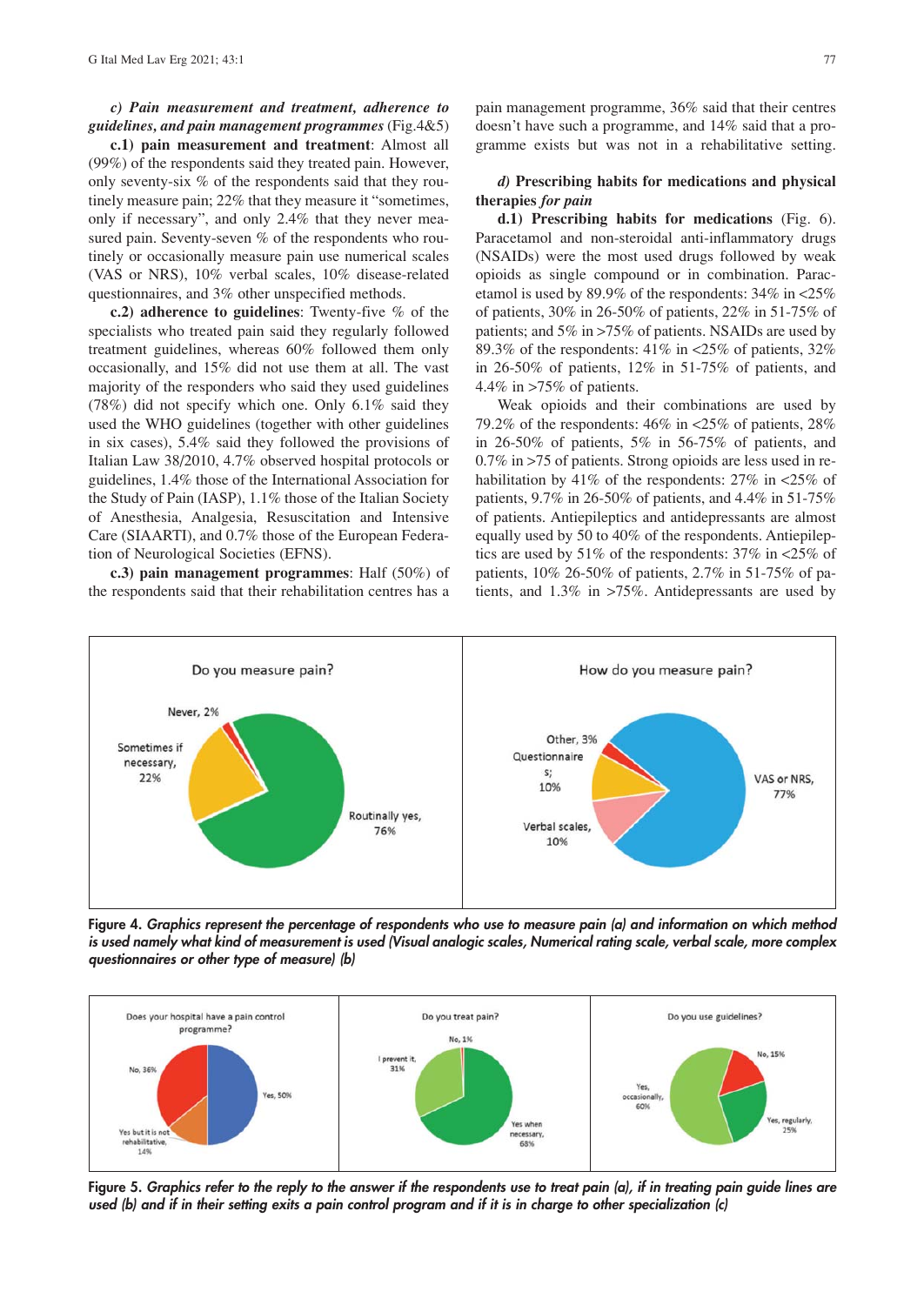

**Figure 6.** *The histogram reports the more frequent prescriptions of medication divided for the more frequent compound used (x axis) the percentage of respondents using the specific compound (y axis) and stratified for frequency of use in five level (0-25%; 26-50%; 51%-75% and 76%). For instance Paracetamol and NSAIDs are the most frequently used in term of percentage of respondents and percentage of patients treated while capsaicine patch is used only by 0,7% of respondents in only <25% of patients and lidocaine 5% medicated plaster is use in a more consistent 40% of respondents*

43% of the respondents: 37% in <25% of patients, 5% in 26-50% of patients, and 1% in 51-75% of patients. None of the respondents uses them in >75% of patients.

As far as Topical treatments, NSAIDs are used by 52% of the respondents: 37% in <25% of patients, 11% in 26-50% of patients, 3.4% in 51-75%, and 0.7 in >75% of patients. Other topicals such as capsaicin patches, its use is very rare: only 0.7% of the respondents said they used them, and then only in <25% of patients. Lidocaine 5% medicated plasters are used by 40% of the respondents: 31% in <25% of patients, 7% in 26-50% of patients, and 2.3% in 51-75% of patients.

As far as other medical therapies such as supplements, nutraceuticals, magnesium, muscle relaxants, etc. only 8% of the respondents used some of them.

**d.2) Prescribing habits for physical therapies and minimally invasive techniques** (Fig. 7): Eighty-four % of the respondents said that they routinely used non-pharma-



**Figure 7.** *Graphical representation of the percentage of respondents using physical therapies or minimally invasive techniques to treat pain (a) and the type of non pharmacological therapies used. It is worth of mention the shift from traditional physical therapies to more advanced form of physical therapies such as LASER as well as the frequent use of minimally invasive treatments (infiltration with mesotherapy) (b)*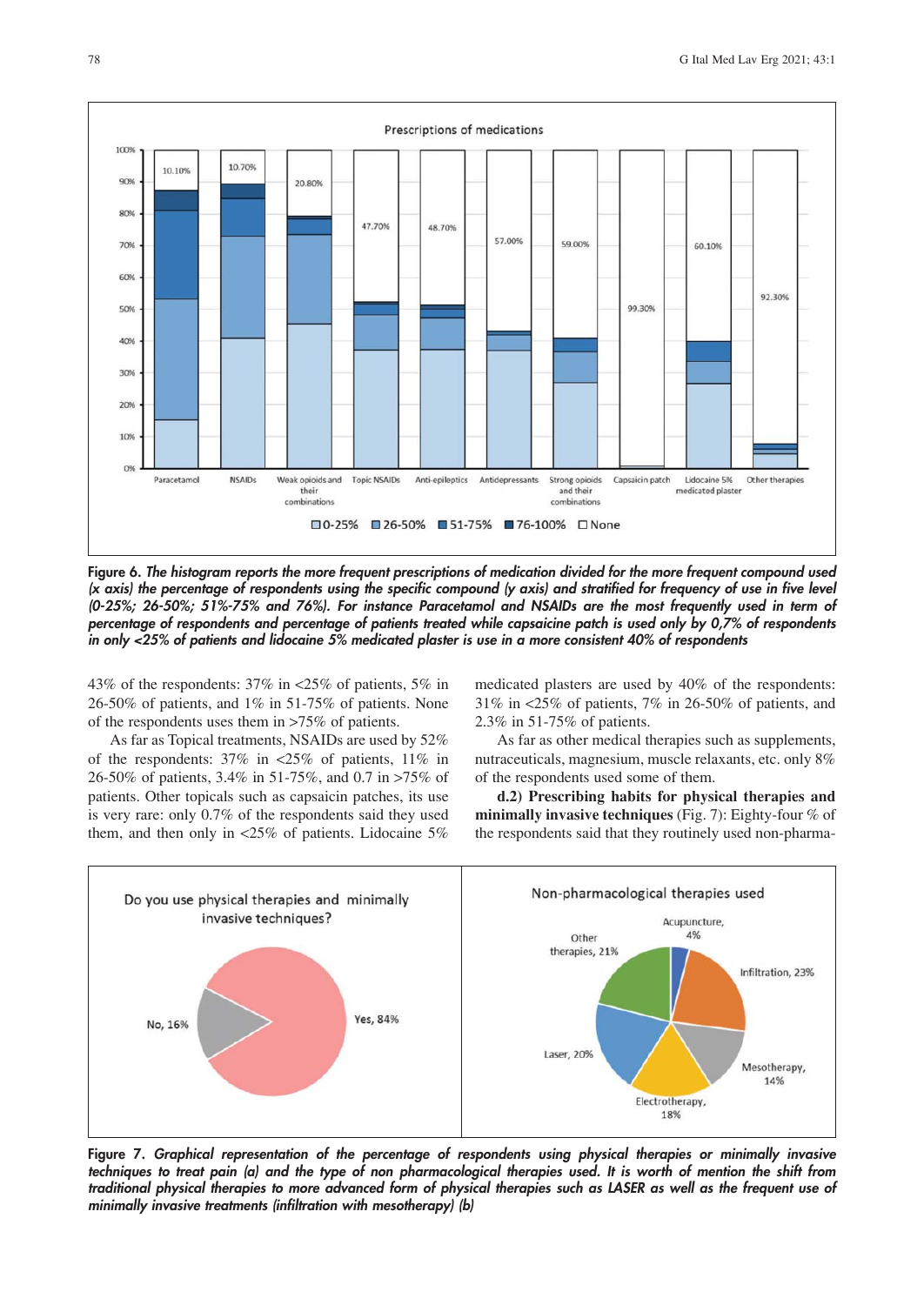cological physical therapies and minimally invasive techniques. The most frequently used are physical therapies such as LASER treatment (20%), electrotherapy (18%) including transcutaneous electrical nerve stimulation (TENS), heat and cold, ultrasound, and other unspecified physical treatments (21%). Many said they used joint and/or trigger point infiltrations (23%) and mesotherapy (43%), apparently regardless of the type of pain.

## *e) Self-assessment of ability to diagnose and treat pain, and need for further training)*

Only 13.6% of the respondents said that they were good at diagnosing and treating pain, whereas the majority (61.7%) said that they were fairly good, and 24.8% that they knew little or nothing about it. In answer to the specific question concerning the Italian Law No. 30/2010 relates to the use of opioids and on the obligation of all healthcare facilities to record and assess pain, most of the respondents (57.4%) said they knew its content quite well, 28.5% said that they did not know very much, and 14.1% said that they did not know it at all.

When asked whether they considered further training in pain and pain management necessary, almost all of the respondents answered positively (79.8% said it was very important, and 18,9% that it was quite important); only 1.3% said that it was not very important.

#### **Discussion**

Patients experiencing acute as well as chronic pain associated with various diseases, disabilities and reduced physical function performances are being increasingly referred to rehabilitation services (1), and this will put increasing pressure on the national health service resources available for chronicity and rehabilitation (7). The most frequently cited survey of chronic pain among European patients was predictive of this trend as it found that nearly 70% chronic pain sufferers had undergone physical therapies and some form of rehabilitation alone or in combination, thus indicating the widespread use of healthcare resources (4). In this underlining the increasing importance of rehabilitation in the management of disability due to chronic pain and highlighting the need for mutual relationships not only between patients and doctors (4), but also among the practitioners of different medical specialties (8).

Although a number of recent international, European (7, 9, 10, 11, 12) and national **(**13) studies of specific diseases and pain conditions, the influence of age and gender (14), and the impact of pain on daily life (15) have been published, to the best of the knowledge, ours is the first attempt to describe the global dimension of the problem of pain in a national rehabilitation setting. More specifically this survey shows how the burden of pain on disability is perceived by PM&R specialists, how pain is assessed and managed in adherence to guidelines as well as the prescribing habits for medications and physical therapies.

The work herein presented has some biases that have to be declared being the first related to the number of respondents that although suitable for a meaningful statistical elaboration, weakens the possible extrapolation of data to the whole physicians belonging to the Italian Society of Physical and Rehabilitation Medicine. Possible explanations for this are that older doctors are less familiar with the Internet, and younger doctors have less professional experience of pain. It is also possible to argue that the low number of responses is, at least in part, referred to the consideration of pain as a symptom within pathologies of rehabilitation interest and not as a chronic disabling disease and thus of less importance. A datum possibly misinterpret as a weak point is that two-thirds of the respondents examine more than 10 patients with pain per week, a finding that should not be under-estimated as these are patients referred for rehabilitation and not patients attending a specialised pain clinic. It is worth of mention also that in this survey we considered chronic pain as a whole while recently the International Association of the Study of Pain (IASP) has suggested a distinction between chronic primary pain (disease of its own right) and chronic secondary pain (pain as a symptom of an underlying disease). Althought this new distinction between primary and secondary pain is still considered more scholastic than effective (16, 17), this distinction must be considered in future researches.

From this survey some interesting points emerge also from the general feature of the patients as reported by the respondents. Most of the patients seen in a rehabilitation context were aged 50-80 years, which indicates that pain management in a rehabilitation setting is not only required for the oldest patients, but also for patients still of working age, among whom the social burden of pain is known to be high in both blue- and white-collar workers (18, 19). As expected, the majority of patients were referred to rehabilitation because of neurological, orthopedic and rheumatological conditions, but it is very interesting to note that 31% of our P&R M specialists take care of patients with cancer-related disabilities (20). This also applies to another 5% of patients undergoing cardiological or pneumological rehabilitation with any form of pain, who are treated with physical therapies such as TENS and cryotherapy (21). Even more interesting is the fact that 81% of the responders saw patients with pain who were directly referred by their GPs, thus suggesting that (at least in Italy) rehabilitation is on the first line intervention for pain. Twenty % of the respondents said that more than 50% of their patients experienced neuropathic pain, a percentage that seems to be much higher than the incidence of neuropathic pain in the general population, which tends to be lower when specific causes are considered (1-2%) than when it is based on reports of classic symptoms (6-8%) (22). This high percentage may reflect a certain difficulty in the diagnostic procedure as a relatively low percentage of P&RM specialists are following diagnostic guidelines.

Pain-related disability is a pivotal point in the discussion as to how pain becomes chronic and leads to disability (23). Indeed, there is no benefit in rehabilitation outcomes without appropriate pain control and *vice versa* (8) as pain interferes or limits individual's physical, mental as well as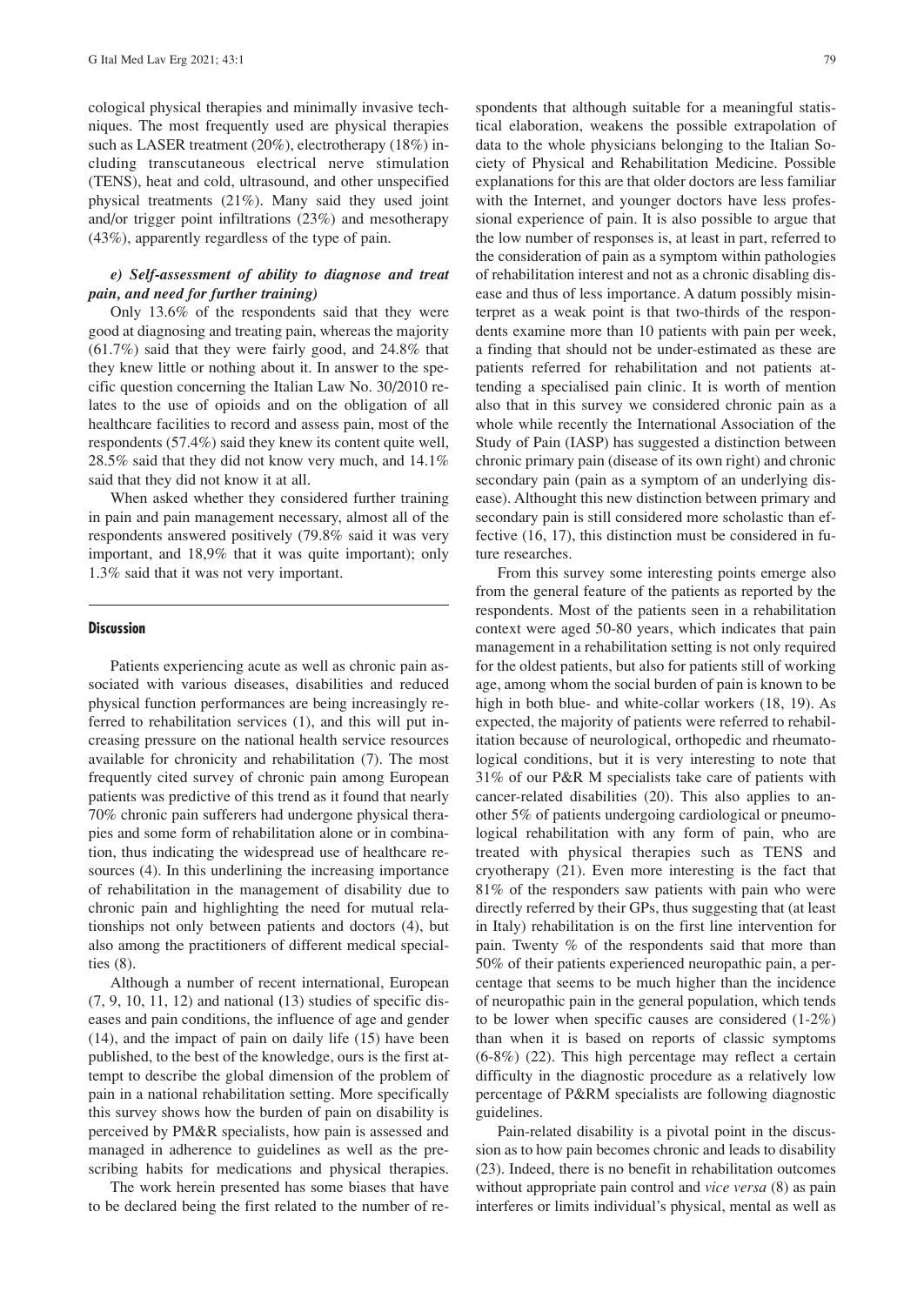social activities (24). Our survey illustrates this with striking clarity as all of the respondents said that pain is a crucial element determining rehabilitative outcomes. At this pivotal question if pain limits the rehabilitation process and to what extent an impressive 91% of the respondents state that pain impacts on rehabilitation and that this limitation is quite severe as more than half of the respondents believe that pain impacts on their patients for more than 25% and only 9% of respondents report that pain does not limit the rehabilitation process. Indeed one of the characteristics of rehabilitation is its focus on the reciprocal interference between pain and motor outcomes (25, 26).

In answer to the specific question concerning whether pain depends on the underlying pathology, 94% of the respondents said that it depends on the pathology for which the patient was referred possibly underestimating the presence of a chronic pain as a disease no more related to the initial underlying pathology (27). In dissonance, all of the respondents (99,6%) said that they treated pain, however there was a lower percentage of responders who measure pain. Seventy-six % of the respondents measure pain, preferentially using simple visual analogue or numerical rating scales and most of those who claim to use guidelines did not specify the type of guidelines used. Moreover the same low percentage of respondents declare to have a pain management programme at their rehabilitation centre, or have established and respected guidelines for treating pain including the Italian Law No. 30/2010. The even lower percentage of respondents whose centres have a pain management programme suggests that most of them use personalised strategies or therapeutic approaches not included in any *prise en charge* rehabilitation protocol, and only 25% use guidelines regularly.

The prescription habits of PR&M specialists of medications and physical therapies, shows that most of the respondents use paracetamol and NSAIDs most frequently, regardless of whether the pain is diagnosed as being acute or chronic, neuropathic or nociceptive pain. As far as the use of opioids is concern, our data seem to indicate that opioids are less used in the rehabilitation setting in Italy than in other national context where chronic pain is present. Sixty-six % of our respondents do not use weak opioids or use them in fewer than 25% of their patients, and 86% do not use strong opioids, or use them in fewer than 25% of their patients. From how the questionnaire was structured it is not possible to extrapolate whether this low prescription of opioids is due to a cautious and responsible use or to a lack of skill and confidence in using opioids. It is worth of mention that when asked about the need of continuing education in P&RM, their answers pinpointed the need to updating the use of opioids in a rehabilitation setting. This may suggest how the scarce use of opiates in rehabilitation depends on the lack of familiarity with their use in term of efficacy and contraindications.

Questions were also addressed to set respondents' selfassessment of their ability to diagnose and treat pain, whether they consider the need of further training and, if so, what aspects would be most useful. Three-quarters of them admitted that their ability was no more than "quite good" and, almost in confirmation of what was implied by questions concerning the obligations of assessment laid down in Art. 7 of Italian Law No. 30/2010, nearly half of them (42.6%) admitted they knew little or nothing about the law itself.

However, in this context of obvious unfamiliarity with chronic pain as a disease in its own right (27), one comforting fact was that only a negligible percentage of responders  $(1.3\%)$  considered further training unnecessary, which not only indicates their awareness of their inability to manage pain-related disability appropriately, but also demonstrates their absolute willingness to improve. In relation to the areas they consider most important in terms of their continuing education in P&RM, their answers were evenly divided among how to use drugs, particularly opioids; general guidelines for pain management and specific guidelines for different pathologies; and the differential diagnosis of neuropathic and nociceptive pain. As further confirmation, the most cited specific topics were neuropathic pain, complex regional pain syndrome and, perhaps surprisingly, the use of physical pain therapies.

#### **Conclusions**

PM&R specialists are well aware of the relevant number of patients with pain in a rehabilitation setting as well as they are aware of the need to improve knowledge about differential diagnosis and the use of drugs with special emphasis on opioids. Indeed pain and chronic disabling pain control does not seem to be a primary goal of rehabilitation in Italy, as has also been shown among European specialists (28). The national and European data reflect a sort of scotoma in the perception of the rehabilitation importance of pain-related disability and in its effect on the rehabilitation process, in striking contrast with the number of people who report any form of pain as assessed by the respondants themself.

The survey herein presented doesn't merely identify possible critical areas in the perception of the burden of pain, and the ability of P&RM specialists to diagnose and treat pain. On the contrary, thanks to their collaboration in participating in the survey it had acquired objectively truthful insights into the current situation in order to understand how to improve knowledge and awareness on disabling pain when using rehabilitation to manage chronicity. Indeed the data emerging from this survey can be used to identify the most critical areas and consequently encourage stakeholders and decision makers to implement continuous medical education in order to make rehabilitation an essential and more efficent element in the management of the disability related to chronic pain (29).

#### **References**

- 1) Reid KJ, Harker J, Bala MM, Truyers C, Kellen E, Bekkering GE, Kleijnen J: Epidemiology of chronic non-cancer pain in Europe: narrative review of prevalence, pain treatments and pain impact. Curr Med Res Opin 2011, 27: 449-462. 10.1185/03007995.2010.545813.
- 2) www.horizon2020.it&spell=1&sa=X&ved=2ahUKEwi7hc20nv\_o AhWK\_qQKHVKTBWsQBSgAegQIEBAm